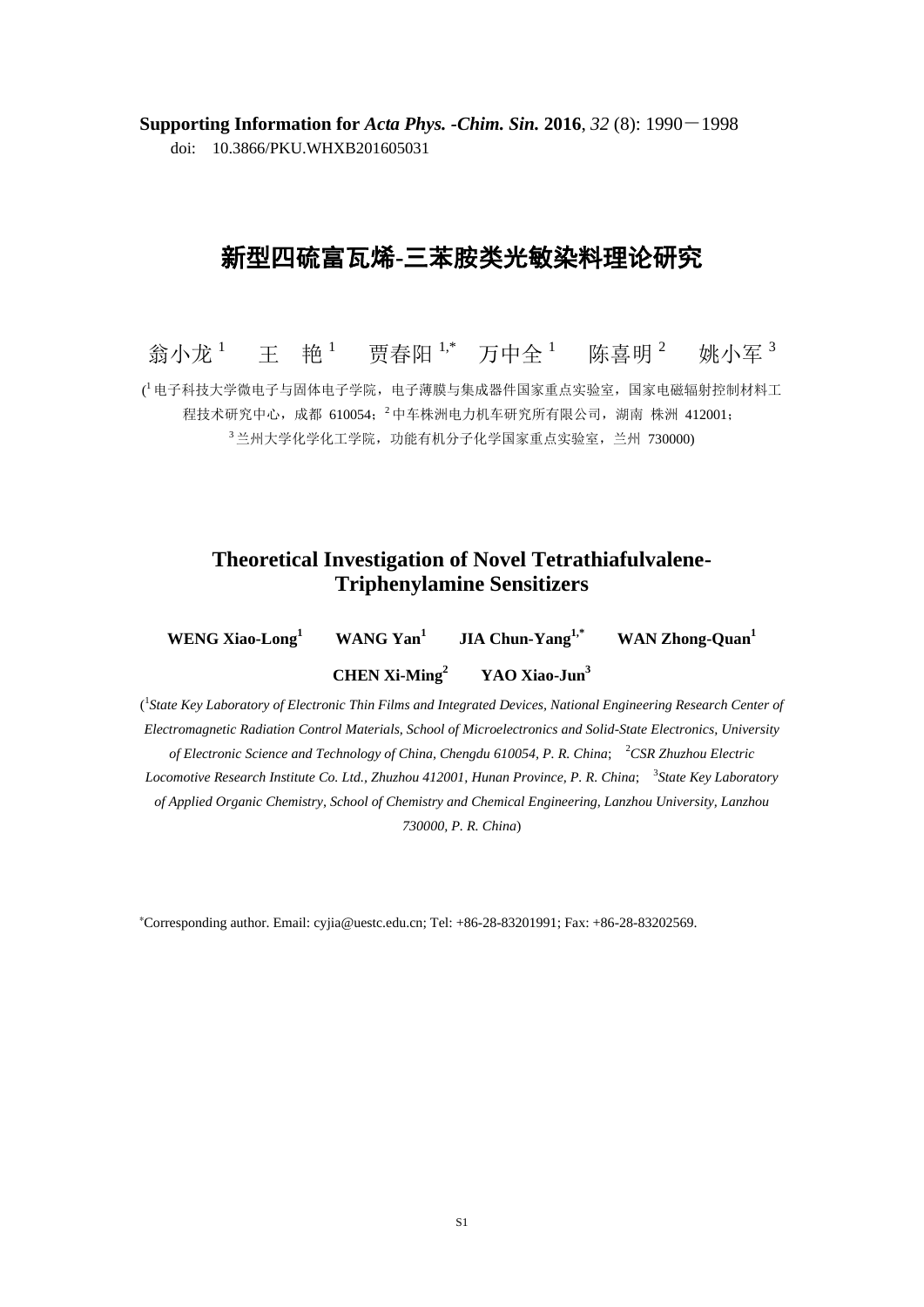| Dye             | $\lambda/\mathrm{nm}$ | E/eV         | f      | Composition                                                         |                                                                 |
|-----------------|-----------------------|--------------|--------|---------------------------------------------------------------------|-----------------------------------------------------------------|
| YD1             | 363.8                 | 3.41         | 1.0097 | $H \rightarrow L(+93\%)$                                            |                                                                 |
|                 | 261.4                 | 4.74         | 0.1575 | $H \rightarrow L + 2(+44\%)$ ,                                      | $H \rightarrow L + 1(+32\%)$                                    |
|                 |                       |              |        | $H-4 \rightarrow L(+7\%)$                                           |                                                                 |
|                 | 252.3                 | 4.92         | 0.1143 | $H - 1 \rightarrow L(+74\%)$ ,                                      | $H \rightarrow L + 3(+5\%)$                                     |
| YD <sub>2</sub> | 377.2                 | 3.29         | 1.4272 | $H - 1 \rightarrow L(+65\%),$                                       | $H \rightarrow L(+17\%)$                                        |
|                 |                       |              |        | $H - 2 \rightarrow L(5\%)$                                          |                                                                 |
|                 | 319.3                 | 3.88         | 0.9357 | $H \rightarrow L + 1(+50\%),$                                       | $H - 1 \rightarrow L + 1(+14\%)$                                |
|                 |                       |              |        | $H - 1 \rightarrow L(+10\%)$                                        |                                                                 |
|                 | 294.7                 | 4.21<br>4.82 | 0.1185 | $H \to L(+59\%)$ ,                                                  | $H - 1 \rightarrow L + 1(+25\%)$                                |
|                 | 257.0                 |              | 0.1109 | $H - 6 \rightarrow L(+19\%)$ ,<br>$H-5 \rightarrow L(11\%)$ ,       | $H - 3 \rightarrow L + 1(+16%)$<br>$H - 2 \rightarrow L(7\%)$   |
|                 |                       |              |        | $H-3 \rightarrow L(6\%)$ ,                                          | $H-2 \rightarrow L+1(6%)$                                       |
|                 | 244.6                 | 5.07         | 0.4106 | $H \rightarrow L + 8(+15\%)$ ,                                      | $H \rightarrow L + 9(+9\%)$                                     |
|                 |                       |              |        | $H - 2 \rightarrow L + 1(+8\%)$ ,                                   | $H-3 \rightarrow L+2(8\%)$                                      |
|                 |                       |              |        | $H \rightarrow L + 1(7\%)$ ,                                        | $H-2 \rightarrow L+2(7\%)$                                      |
|                 |                       |              |        | $H-6 \rightarrow L(6\%)$                                            |                                                                 |
| YD3             | 378.1                 | 3.28         | 1.3770 | $H - 2 \rightarrow L(+57\%)$ ,                                      | $H \rightarrow L(+21\%)$                                        |
|                 |                       |              |        | $H-4 \rightarrow L(6\%)$                                            |                                                                 |
|                 | 345.7                 | 3.59         | 2.2794 | $H \rightarrow L + 1(+39\%)$ ,                                      | $H - 2 \rightarrow L + 1(+30\%)$                                |
|                 |                       |              |        | $H - 1 \rightarrow L + 2(7\%)$                                      |                                                                 |
|                 | 290.9                 | 4.26         | 0.1316 | $H \rightarrow L(+59\%)$ ,                                          | $H \rightarrow L + 2(+6%)$                                      |
|                 |                       |              |        | $H - 2 \rightarrow L(6\%)$                                          |                                                                 |
|                 | 265.7                 | 4.67         | 0.1253 | $H - 4 \rightarrow L + 1(+15\%)$ ,                                  | $H-2 \rightarrow L+9(11\%)$                                     |
|                 |                       |              |        | $H-18 \rightarrow L(7\%)$ ,                                         | $H-3 \rightarrow L(6\%)$                                        |
|                 |                       |              |        | $H-14 \rightarrow L(+5\%)$                                          |                                                                 |
| $YD1-(TiO2)9$   | 391.0                 | 3.17         | 1.5535 | $H \rightarrow L + 10(+31\%)$ ,                                     | $H \rightarrow L + 8(28\%)$                                     |
| $YD2-(TiO2)9$   | 406.2                 | 3.05         | 1.7861 | $H \rightarrow L + 6(+15%)$ ,<br>$H - 1 \rightarrow L + 8(+18\%)$ , | $H \rightarrow L + 5(+8\%)$<br>$H - 1 \rightarrow L + 6(+15\%)$ |
|                 |                       |              |        | $H - 1 \rightarrow L + 5(13\%)$ ,                                   | $H - 1 \rightarrow L + 9(13\%)$                                 |
|                 | 348.3                 | 3.56         | 0.1314 | $H \rightarrow L + 5(+36%)$ ,                                       | $H \rightarrow L + 6(21\%)$                                     |
|                 |                       |              |        | $H \rightarrow L + 8(13\%)$ ,                                       | $H \rightarrow L + 9(+5\%)$                                     |
|                 | 323.6                 | 3.83         | 0.6300 | $H \rightarrow L + 24(+31\%)$ ,                                     | $H \rightarrow L + 8(+30\%)$                                    |
|                 |                       |              |        | $H - 1 \rightarrow L + 24(+9\%)$ ,                                  | $H \rightarrow L + 23(7\%)$                                     |
|                 | 316.3                 | 3.92         | 0.1362 | $H \rightarrow L + 9(+75\%)$ ,                                      | $H \rightarrow L + 24(7\%)$                                     |
|                 |                       |              |        | $H \rightarrow L + 8(+5\%)$                                         |                                                                 |
| $YD3-(TiO2)9$   | 406.3                 | 3.05         | 1.8525 | $H - 2 \rightarrow L + 5(+21\%)$ ,                                  | $H-2 \rightarrow L+8(12\%)$                                     |
|                 |                       |              |        | $H - 2 \rightarrow L + 6(+11\%)$ ,                                  | $H \rightarrow L + 5(+8\%)$                                     |
|                 |                       |              |        | $H-2 \rightarrow L+9(8\%)$                                          |                                                                 |
|                 | 355.4                 | 3.49         | 1.0475 | $H - 1 \rightarrow L + 5(+24\%)$ ,                                  | $H \rightarrow L + 21(+15%)$                                    |
|                 |                       |              |        | $H - 1 \rightarrow L + 6(+9\%)$ ,                                   | $H - 2 \rightarrow L + 21(+8%)$                                 |
|                 |                       |              |        | $H - 1 \rightarrow L + 8(8\%)$                                      |                                                                 |
|                 | 344.1                 | 3.60         | 0.1062 | $H \rightarrow L + 5(+51\%),$                                       | $H \rightarrow L + 6(+12\%)$                                    |
|                 | 337.7                 | 3.67         | 0.9205 | $H \rightarrow L + 8(5\%)$<br>$H - 1 \rightarrow L + 5(+39\%)$ ,    | $H \rightarrow L + 21(17%)$                                     |
|                 |                       |              |        | $H - 2 \rightarrow L + 21(15\%)$ ,                                  | $H - 1 \rightarrow L + 6(+7%)$                                  |
|                 |                       |              |        |                                                                     |                                                                 |

**Table S1 Electronic transition configurations, computed excitation energies and oscillator**  strengths (*f*) for the optical transitions with  $f > 0.01$  of the absorption bands in visible and **near UV region for YD1-3 before and after binding to (TiO2)9 clusters in vacuum. (H = HOMO, L** = **LUMO, L** + 1 = **LUMO** + 1, etc.)